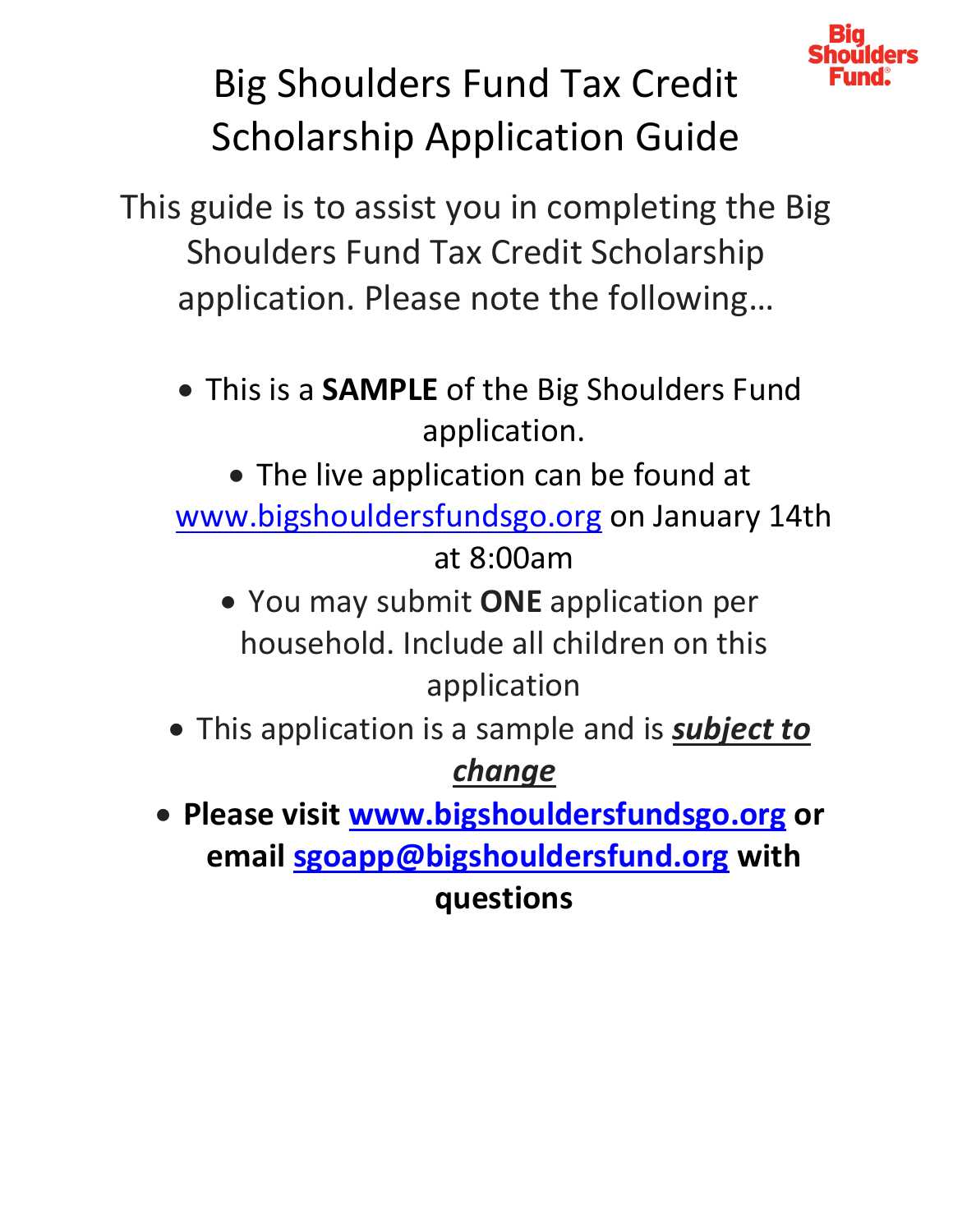The following is a *sample* of the Big Shoulders Fund Tax Credit Scholarship Application.

Please visit [www.bigshouldersfundsgo.org](http://www.bigshouldersfundsgo.org/) or email [sgoapp@bigshouldersfund.org](mailto:sgoapp@bigshouldersfund.org) with questions

**Note: Application is subject to change**

**oulders Ind** 

## Big Shoulders Fund Tax Credit Scholarship Application

### **Eligibility Test**

Page 1

Welcome to the Big Shoulders Fund Tax Credit Scholarship Application Eligibility Test. If you meet the minimum requirements for the scholarship, you MUST CONTINUE on to Step 1 and complete the full online application IN OR

| No. in<br><b>Household</b> | <b>Income Guideline Chart</b><br>Max Income<br>If<br>You did not<br>receive a Tax<br><b>Credit</b><br>Scholarship<br>for 2019/2020 | Max Income If<br>You received a Tax<br><b>Credit Scholarship for</b><br>2019/2020 |
|----------------------------|------------------------------------------------------------------------------------------------------------------------------------|-----------------------------------------------------------------------------------|
| $\mathbf{1}$               | \$37,470                                                                                                                           | \$49,960                                                                          |
| 2                          | \$50,730                                                                                                                           | \$67,640                                                                          |
| 3                          | \$63,990                                                                                                                           | \$85,320                                                                          |
| 4                          | \$77,250                                                                                                                           | \$103,000                                                                         |
| 5                          | \$90,510                                                                                                                           | \$120,680                                                                         |
| 6                          | \$103,770                                                                                                                          | \$138,360                                                                         |
| 7                          | \$117,030                                                                                                                          | \$156,040                                                                         |
| 8                          | \$130,290                                                                                                                          | \$173,720                                                                         |
| 9                          | \$143,550                                                                                                                          | \$191,400                                                                         |
| 10                         | \$156,810                                                                                                                          | \$209,080                                                                         |
| 11                         | \$170,070                                                                                                                          | \$226,760                                                                         |
| 12                         | \$183,330                                                                                                                          | \$244,440                                                                         |
| 13                         | \$196,590                                                                                                                          | \$262,120                                                                         |
| 14                         | \$209,850                                                                                                                          | \$279,800                                                                         |
| 15                         | \$223,110                                                                                                                          | \$297,480                                                                         |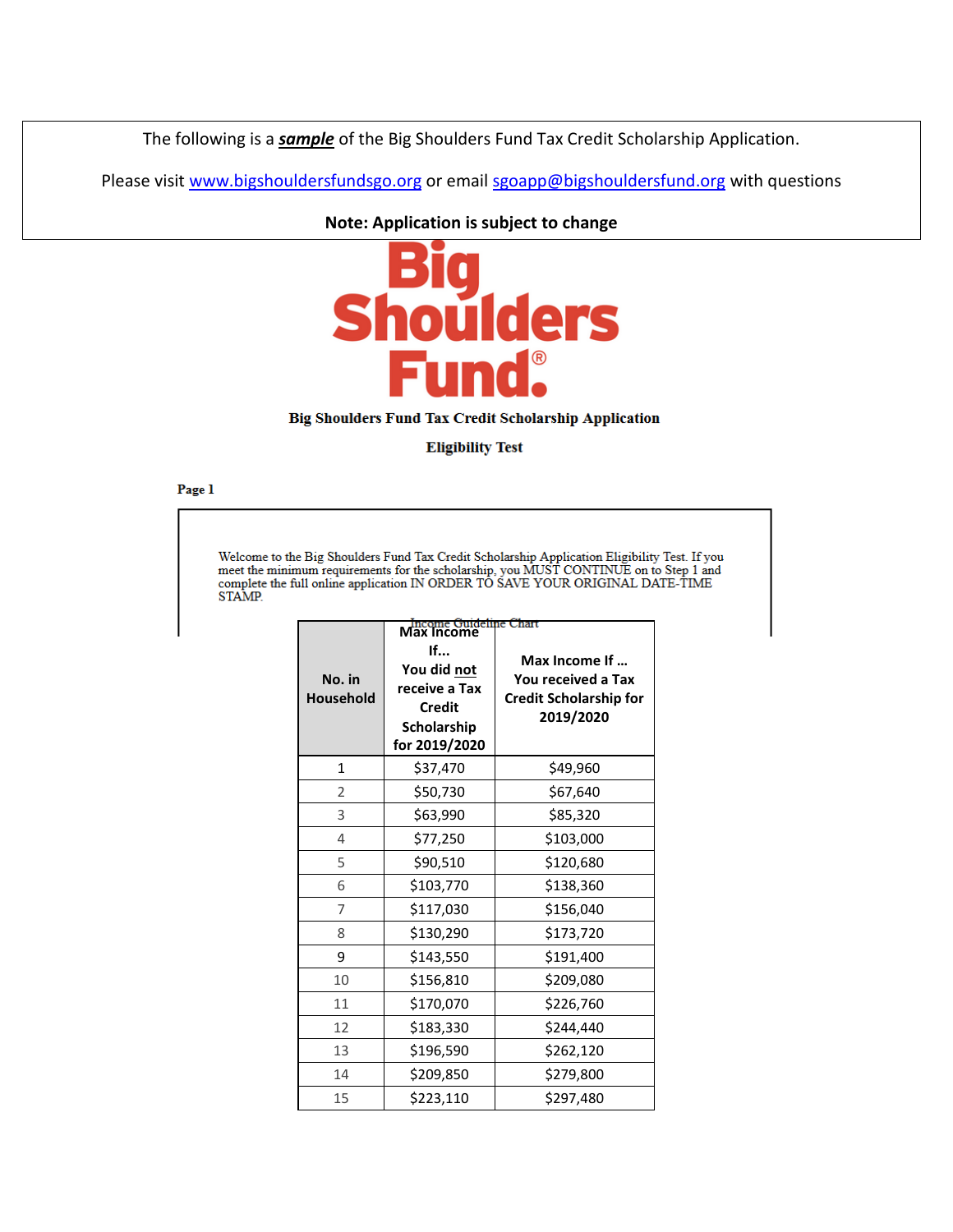|          | <b>Enter email address</b>                                                                                                                                                          |
|----------|-------------------------------------------------------------------------------------------------------------------------------------------------------------------------------------|
|          | Re-enter email address / Confirme su correo electrónico*                                                                                                                            |
|          | <b>Re-enter email address</b>                                                                                                                                                       |
|          | Enter number of people in household / Ingrese el número de personas en su hogar*                                                                                                    |
|          | <b>Enter number of people in household</b>                                                                                                                                          |
|          | Households are defined as an individual or group of individuals living together in a room or<br>group of rooms in a housing unit.                                                   |
|          | Enter household income / Ingrese el ingreso anual del su hogar*                                                                                                                     |
|          | <b>Enter household income</b><br>Do not include \$, comma or decimals.                                                                                                              |
|          | Enter street address / Ingrese su dirección*                                                                                                                                        |
|          | <b>Enter street address</b>                                                                                                                                                         |
|          | 444<br>Enter City / Ingrese su Ciudad*                                                                                                                                              |
|          | <b>Enter city</b>                                                                                                                                                                   |
|          | Enter State / Ingrese su Estado*                                                                                                                                                    |
|          | <b>Enter state</b>                                                                                                                                                                  |
|          | Enter Zip / Ingrese su código postal*                                                                                                                                               |
|          | <b>Enter zipcode</b>                                                                                                                                                                |
|          | County / Seleccione el Condado en el que vive*                                                                                                                                      |
| --None-- | <b>Select County you live in</b><br>▼                                                                                                                                               |
|          | Please review all information for accuracy, then click submit to determine if you meet the<br>minimum requirements for a tax credit scholarship and to obtain your date-time stamp. |

## Submit

**Click Submit**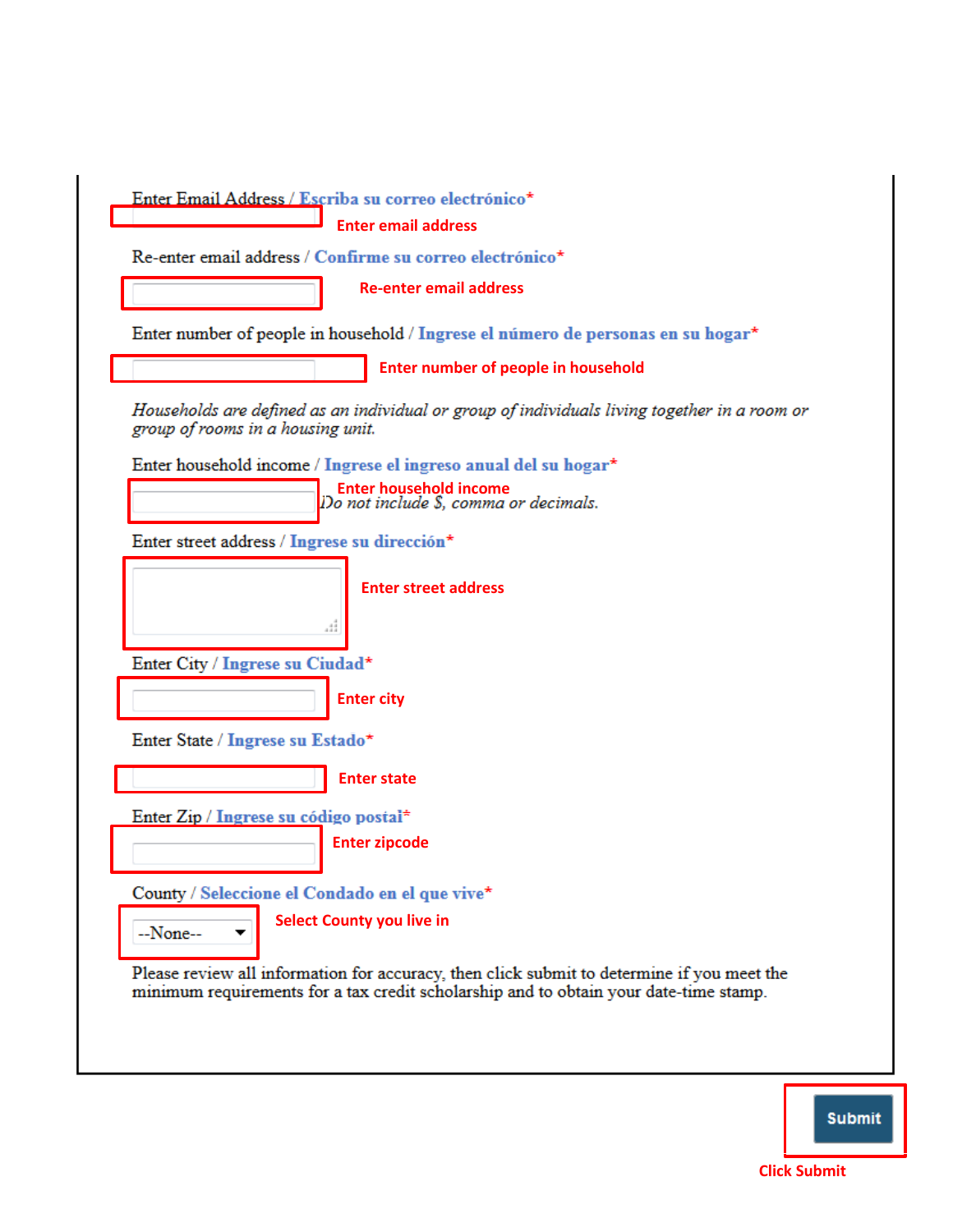

### **Big Shoulders Fund Tax Credit Scholarship Application**

### **Eligibility Test**

Page 2 of 5

YOU HAVE NOW OBTAINED YOUR APPLICATION DATE-TIME STAMP. In order to SAVE YOUR DATE-TIME STAMP you MUST CONTINUE ON and complete ALL required fields on the Application.

Failure to complete all of the requirements of Step 1 of the Application will result in the loss of your date-time stamp.

The information that you provided meets the minimum requirements to continue with STEP 1 of the Big Shoulders Fund Tax Credit Scholarship Application.

Since your date-time stamp is obtained, you may take your time with the remainder of the Application, but you must complete it all at this time.



Once you've reached this page, this is your official date/time stamp.

YOU HAVE NOT FINISHED THE APPLICATION. YOU MUST COMPLETE THE REST OF THE APPLICATION TO HAVE A VAILD SUBMISSION. Please continue to fill out the rest of the application; you may take your time with the remainder of the application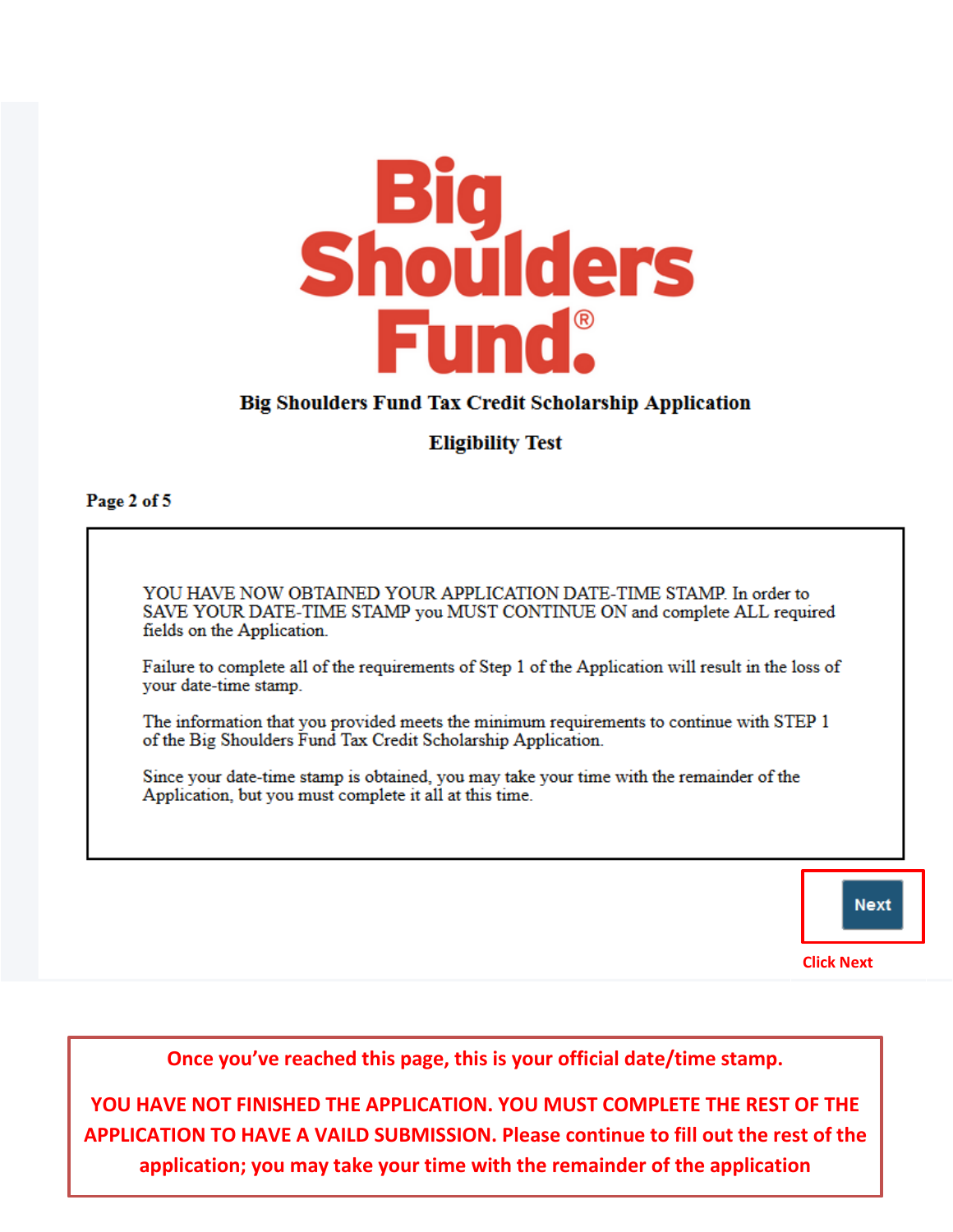### Big Shoulders Fund Invest in Kids/ Tax Credit Scholarship Application Step 1 for 2020-21 **School Year**

### Scholarship Application - Family Information/ Solicitud de Beca - Información Familiar

Your date/time stamp is now obtained. Therefore, you may take your time with the remainder of the application, but you must complete the entire application at this time to retain your time stamp.

### Household Information/Información del hogar

Disclaimer: Only parents/guardians listed here will receive information about your application and the children listed on your application:

| (Madre/Padre/Guardián Nombre)*<br><b>Enter First Name</b>                                                                                             | (Madre/Padre/Guardián Apellido) *<br><b>Enter Last Name</b>                                                                                                | All email correspondence<br>will be sent to parent 1                                                 |
|-------------------------------------------------------------------------------------------------------------------------------------------------------|------------------------------------------------------------------------------------------------------------------------------------------------------------|------------------------------------------------------------------------------------------------------|
| <b>Parent/Guardian 1 Phone</b><br>(Madre/Padre/Guardián Número de<br>Teléfono) *<br><b>Enter Phone Number</b><br>(###) ###-####                       | Parent/Guardian 1 Email (Madre/Padre<br>/Guardían Correo Electrónico) *<br><b>Enter Email Address</b><br>Correspondence will be sent to this email address |                                                                                                      |
| <b>Parent/Guardian 2 First Name</b><br>(Optional) (Madre/Padre/Guardián<br><b>Nombre</b> )                                                            | <b>Parent/Guardian 2 Last Name</b><br>(Optional) (Madre/Padre/Guardián<br>Apellido)                                                                        | <b>Disclaimer: only parents</b><br>listed here will receive<br>information about your<br>application |
| Complete parent/guardian 2 if applicable<br><b>Parent/Guardian 2 Phone (Optional)</b><br>(Madre/Padre/Guardián Número de<br>Teléfono)<br>###)###-#### | Parent/Guardian 2 Email<br>(Optional) (Madre/Padre/Guardían Correo<br>Electrónico)                                                                         |                                                                                                      |
| Home Street Address, including apartment number, if applicable<br><b>Enter Home Address</b>                                                           | (Dirección de domicilio, incluido el número de apartamento, si corresponde) *                                                                              |                                                                                                      |

City (Ciudad) \*

**Enter City**

State (Estado) \* **Select Illinois** Only Illinois residents qualify for this scholarship program.

Postal Code (Código Postal) \*

**Enter zip code**

5 digit format or a ZIP+4 format required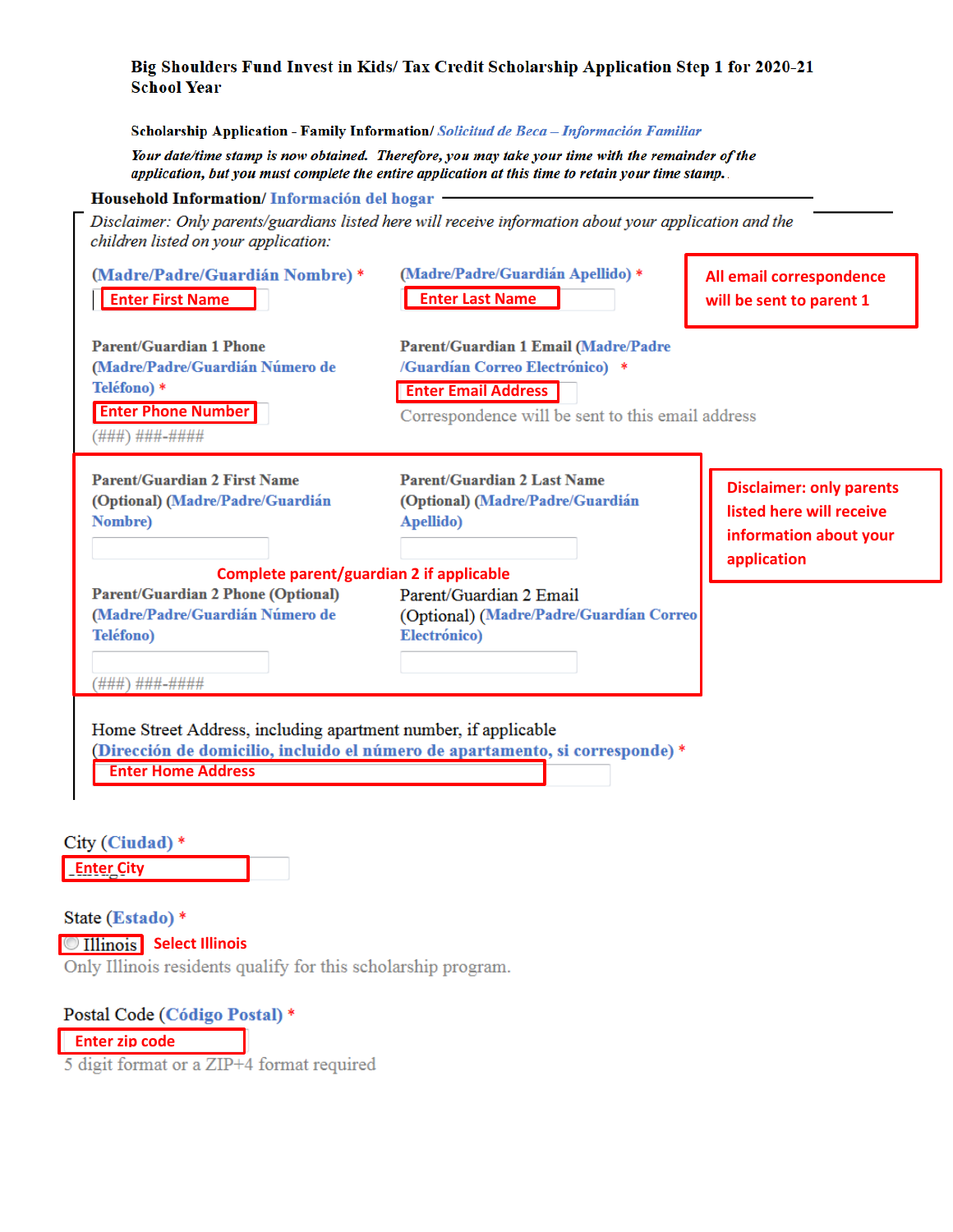County in which you currently reside / Condado en el que reside actualmente \*

Please select... **Select County you reside** 

If your county is not listed, choose "other" and explain in Comments Section on the last page of this application.

School district in which you currently reside /Distrito escolar en el que reside actualmente \*

Please select... **Select school district you currently reside in For example, Chicago** *For example, Chicago**For example, Chicago* If you need help determining school districts, please refer to https://www.isbe.net/Pages is CSD 299<br>/PublicSchoolDistrictLookup.aspx for further assistance. If your school district is not listed, choose "other" and explain in Comments Section on the last page of this application.

Number in Household / Número de personas en el hogar \*

Please select... v

**Please select...** T<br>The number of people in your household equals the total number of people living together in a room or group of rooms in a housing unit. This may include grandparents or other individuals living with you and includes college students who may not live with you full time if you financially support them. Most often, household number should equal the number of people listed on your Federal Tax Return (you, spouse - if applicable, and all dependents). If you household size does not match your tax return, you must explain in the comments section on the last page. You will be required to provide proof of income for all household members 18 years or older and not in high school. / Si Need spanish translation

## Family's 2018 or 2019 Annual Adjusted Gross Income (AGI) Amount FROM YOUR TAX RETURN /Cantidad **Example 1 and 1 and 1 and 1 and 1 and 1 and 1 and 1 and 1 and 1 and 1 and 1 and 1 and 1 and 1 and 1 and 1 and 1 and 1 and 1 and 1 and 1 and 1 and 1 and 1 and 1 and 1 and 1 and 1 and 1 and 1 and 1 and 1 and 1 and 1 and 1 a**

**8 ign, commas, or decimals. Round to the nearest dollar** Numbers only. Do not include \$ sign, commas, or decimals. You must include the income for anyone you are claiming in your household who is 18 years and over. If you filed Form 1040, the AGI is on line 37. If you filed Form 1040A, the AGI is on line 21. If you filed Form 1040EZ, the AGI is on line 4. Please include details in the comments section at the end of this application for any exceptions or changes in income. */Solo* números. No incluya el signo \$, comas o decimales. Si completó el formulario 1040, el AGI está en la línea 37. Si completó el formulario 1040A, el AGI está en la línea 21. Si completó el formulario 1040EZ, el AGI está en la línea 4.

Number of Children Applying for Scholarship/ El número total de niños para los cuales está solicitando

**Select the number of children you are applying** 

**for. This will pre-populate the number of** 

If you are applying for multiple children, please indicate the number here. / Si está solicitando para varios niños/niñas, por favor indique el numero aqui.

Please review all information for accuracy. Your date-time stamp is secure, but you must complete this application to retain it.

Next Page

Please select...

 $\mathbf{\hat{s}}$ 

**Select next page**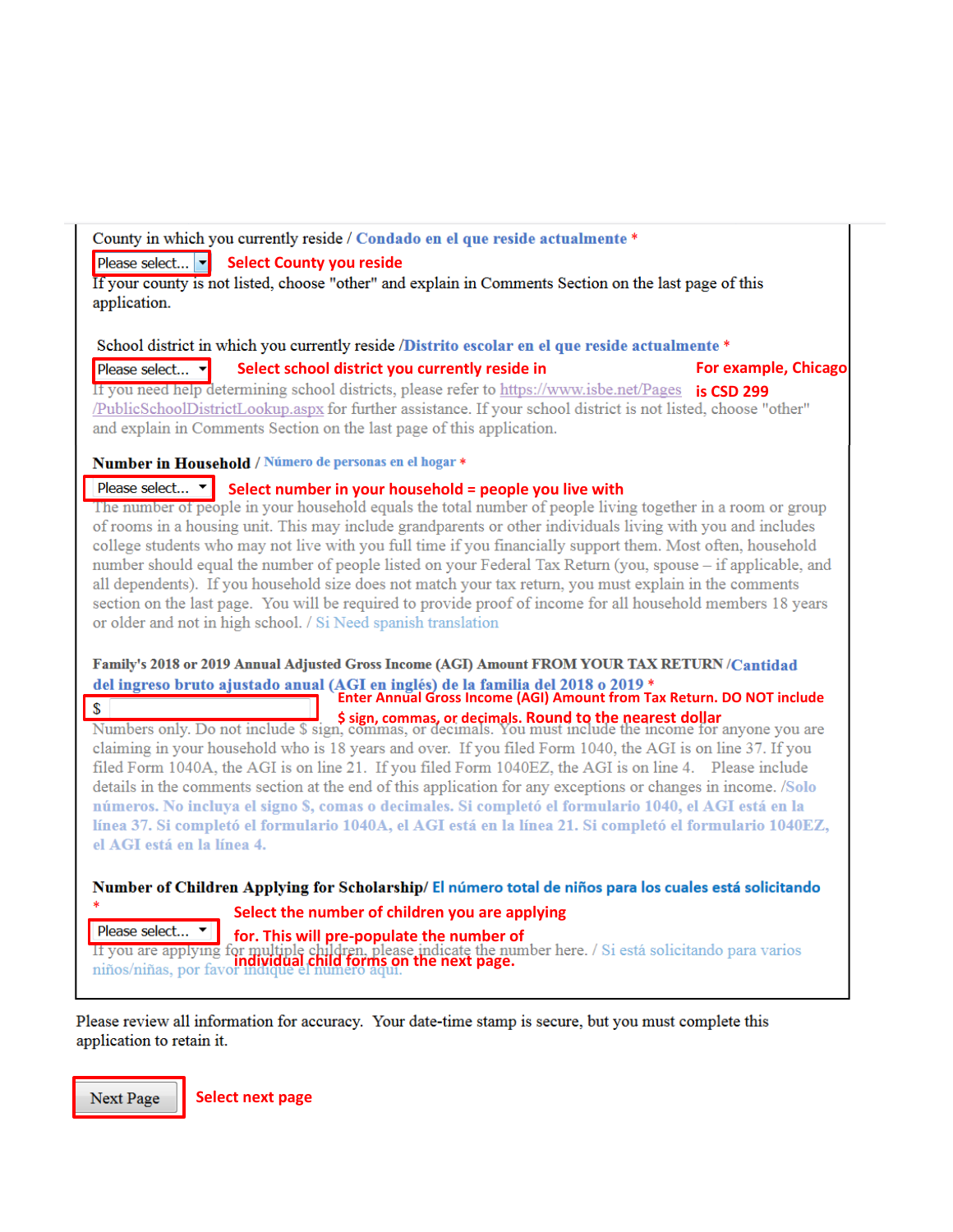### Big Shoulders Fund Invest in Kids/ Tax Credit Scholarship Application Step 1 for 2020-21 **School Year**

Scholarship Application - Student Information/ Solicitud de Beca - Información del Estudiante

Your date/time stamp is now obtained. Therefore, you may take your time with the remainder of the application, but you must complete the entire application at this time to retain your time stamp.

Note: Subject to available funding, we are required to award scholarships in the order that your children are listed on this application.

| <b>Child #1 Information</b>                                                                                                     |                                                                                                          |  |  |  |
|---------------------------------------------------------------------------------------------------------------------------------|----------------------------------------------------------------------------------------------------------|--|--|--|
|                                                                                                                                 |                                                                                                          |  |  |  |
| Student First Name (Nombre del Estudiante) *<br><b>Enter student first name</b>                                                 |                                                                                                          |  |  |  |
|                                                                                                                                 |                                                                                                          |  |  |  |
| Student Last Name (Apellido del Estudiante) *                                                                                   |                                                                                                          |  |  |  |
| <b>Enter student last name</b>                                                                                                  |                                                                                                          |  |  |  |
|                                                                                                                                 |                                                                                                          |  |  |  |
| Month of Birth *<br>Day of Birth *                                                                                              | Year of birth *                                                                                          |  |  |  |
| Please select ▼<br>Please select ▼                                                                                              | <b>YYYY</b>                                                                                              |  |  |  |
| <b>YYYY</b><br>Select birth month and date<br><b>Enter birth year</b>                                                           |                                                                                                          |  |  |  |
| Did the student receive a Tax Credit scholarship in the 2019-20 school year? ¿Recibió el                                        |                                                                                                          |  |  |  |
| estudiante una beca de crédito fiscal en el año escolar 2019-20? *<br>$\circ$ Yes                                               |                                                                                                          |  |  |  |
| Select yes or no<br>$\mathbb{O}$ No                                                                                             |                                                                                                          |  |  |  |
|                                                                                                                                 |                                                                                                          |  |  |  |
|                                                                                                                                 | 人家<br>Did the student's sibling receive a Tax Credit Scholarship in the 2019-20 school year? ¿Recibió un |  |  |  |
| hermano o hermana del estudiante una beca de crédito fiscal en el año escolar 2019-20? *<br>Select yes or no                    |                                                                                                          |  |  |  |
| $\circ$ Yes<br>No/ Not applicable                                                                                               |                                                                                                          |  |  |  |
| Gender (Género) *                                                                                                               |                                                                                                          |  |  |  |
| <b>©Female</b>                                                                                                                  |                                                                                                          |  |  |  |
| $\odot$ Male                                                                                                                    | <b>Select gender</b>                                                                                     |  |  |  |
| Choose not to disclose                                                                                                          |                                                                                                          |  |  |  |
| Grade for 2019/2020 School Year/ Grado para el año escolar 2019/2020 *                                                          |                                                                                                          |  |  |  |
| Please select<br>Select student grade for current school year (2019-2020)                                                       |                                                                                                          |  |  |  |
|                                                                                                                                 |                                                                                                          |  |  |  |
| Grade for 2020/2021 School Year/ Grado para el año escolar 2020/2021 *<br>Select student grade for next school year (2020-2021) |                                                                                                          |  |  |  |
| Please select<br>To quality for Kindergarten, must be 5 by 9/1/2020. Para calificar para Kinder, debe cumplir 5 en o antes del  |                                                                                                          |  |  |  |
| 9/1/2020.                                                                                                                       |                                                                                                          |  |  |  |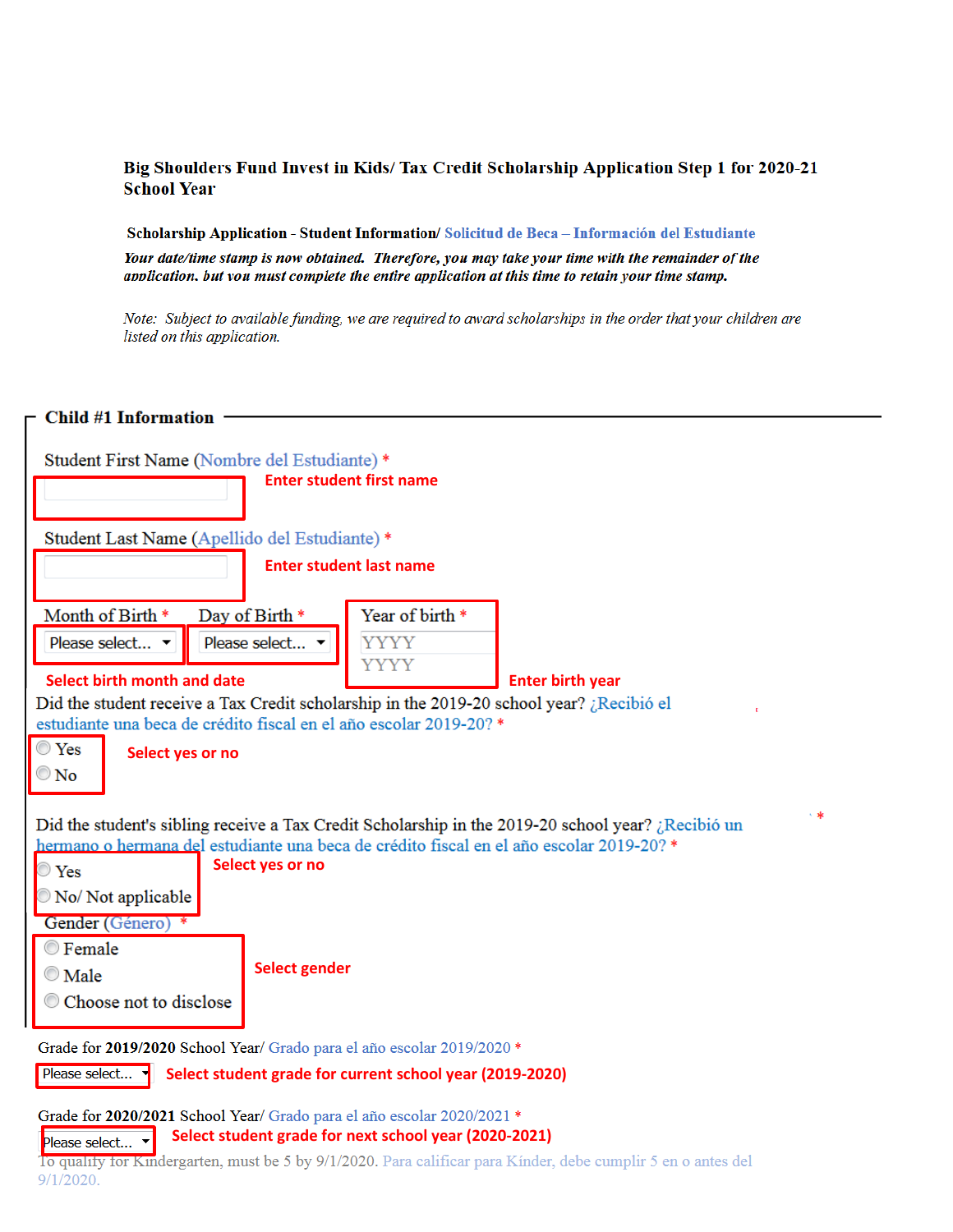Race/Ethnicity (choose as many as apply) / Raza/origen étnico (seleccione todas las que correspondan) \*

- American Indian/Alaska Native
- $\Box$  Asian
- Black/African-American
- Hispanic/Latino
- Native Hawaiian/other Pacific Islander
- $\blacksquare$  White
- Choose not to disclose

County where school you are applying to is located (Condado donde se encuentra la escuela a la que está aplicando.) \*

### Please select... ▼

**Select county where school is located**

School Name to which you are applying for this scholarship? (Nombre de la escuela por la cual está solicitando esta beca) \*

## **Please select... • Select name of school you're applying too** If you need help determining which school you are applying to, please refer

to https://www.bigshouldersfundsgo.org/ for further assistance. If the school you are interested in is not listed, we are not accepting applications for that school at this time.

## Are you currently parishioners at above named school? ¿Actualmente son feligreses en la escuela

mencionada arriba?\*

#### **Select yes or no** $\circ$  Yes  $\circ$  No

If not applicable, please select "no." Your scholarship application will not be influenced on whether or not you are a parishioner. This information only helps to determine the amount of your scholarship. (Su solicitud de beca no será afectada si usted es feligrés o no. Esta información solo ayuda a determinar la cantidad de su beca.)

### Is the child for which you are applying for this scholarship currently enrolled at above named school? (¿El niño por el que está solicitando esta beca está actualmente inscrito en la escuela mencionada anteriormente?\*

 $\circ$  Yes  $\odot$  No

**Select yes or no.** 

Has this student qualified for services under the Federal Individuals with Disabilities Education Act. 27; Este estudiante califica para servicios bajo la Lev Federal de Educación para Individuos con Discapacidades, 2?\*

### $\mathbb{P}$  Yes **Select yes or no. All "yes" answers will require documentation from school**   $\bigcirc$  No

Eligibility: Determination by IDEA that a student is a child has a disability. This determination is made through comprehensive testing and requires documentation. A child who has a disability as determined by one of the 14 disability categories in IDEA and who needs special education and related services because of the disability; or a child aged three through nine who is experiencing developmental delay. For more information visit: Students with Disabilities https://www.isbe.net/Pages/Special-Education-Parent-Rights.aspx#. Para la traducción en español, consulte https://www.bigshouldersfundsgo.org/en-espanol/

Has this student been identified as an English learner, as defined by State of Illinois subsection (d) of Section 14C-2 of the School Code, 1.2? ¿Es este estudiante un aprendiz de inglés, como se define en la subsección (d) del Estado de Illinois de la Sección 14C-2 del Código Escolar, 1.2?\*

#### $\circlearrowright$  Yes **Select yes or no. All "yes" answers will require documentation from school**   $\circledcirc$  No

"English learner" means (1) all children in grades pre-K through 12 who were not born in the United States, whose native tongue is a language other than English, and who are incapable of performing ordinary classwork in English; and (2) all children in grades pre-K through 12 who were born in the United States of parents possessing no or limited English-speaking ability and who are incapable of performing ordinary classwork in English. Documentation will be required to verify "English Learner" status. For more information visit: ELLs - https://www.isbe.net/Pages/ACCESS-for-ELLs.aspx. Para la traducción en español, consulte https://www.bigshouldersfundsgo.org/en-espanol/

### **Select student race/ethnicity**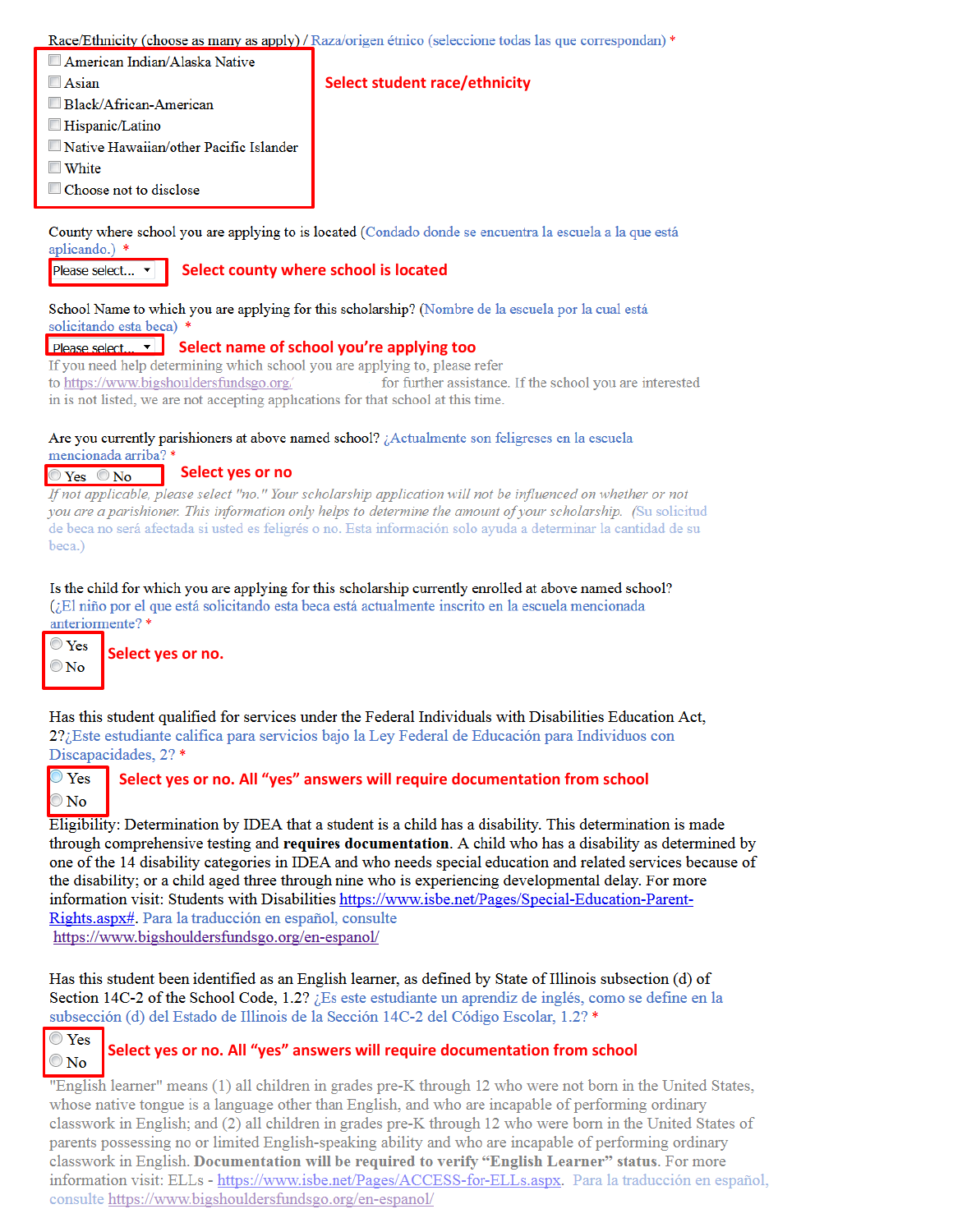Has this student been identified as a gifted and talented child, as defined by State of Illinois Section 14A-20 of the School Code, 1.1? *j*Este estudiante es un niño con inteligencia o talento excepcional, como se define en la Sección 14A-20 del Código Escolar del Estado de Illinois, 1.1?\*

### $\circ$  Yes **Select yes or no. All "yes" answers will require documentation from school**

"Gifted and talented children" means children and youth with outstanding talent who perform or show the potential for performing at remarkably high levels of accomplishment when compared with other children and youth of their age, experience, and environment. A child shall be considered gifted and talented in any area of aptitude, and, specifically, in language arts and mathematics, by scoring in the top 5% locally in that area of aptitude. (Source: P.A. 94-151, eff. 7-8-05; 94-410, eff. 8-2-05.) Documentation will be required to verify "gifted and talented" status. For more information about "gifted and talented," please visit: https://www.isbe.net/Pages/Gifted-Education.aspx. Para la traducción en español, consulte https://www.bigshouldersfundsgo.org/en-espanol/

Is this student a foster child? ¿Este estudiante es un niño en adopción temporal? \*

 $\circ$  Yes, & I will provide verification documentation upon request  $\odot$  No

Next Page

**Select yes or no**

Foster children are deemed to have a household income that does not exceed 185% of the poverty level. Se considera que los hijos adoptivos tienen un ingreso familiar que no supera el 185% del nivel de pobreza

**When you select how many students you are applying for, the application with automatically populate the children's application for each child. Once you fill it out for all children, you'll see the next button at the bottom of the page.** 

Previous Page

 $\odot$  No

**Select next page**

Please review all information for accuracy. Your date-time stamp is secure, but you must complete this application to retain it.